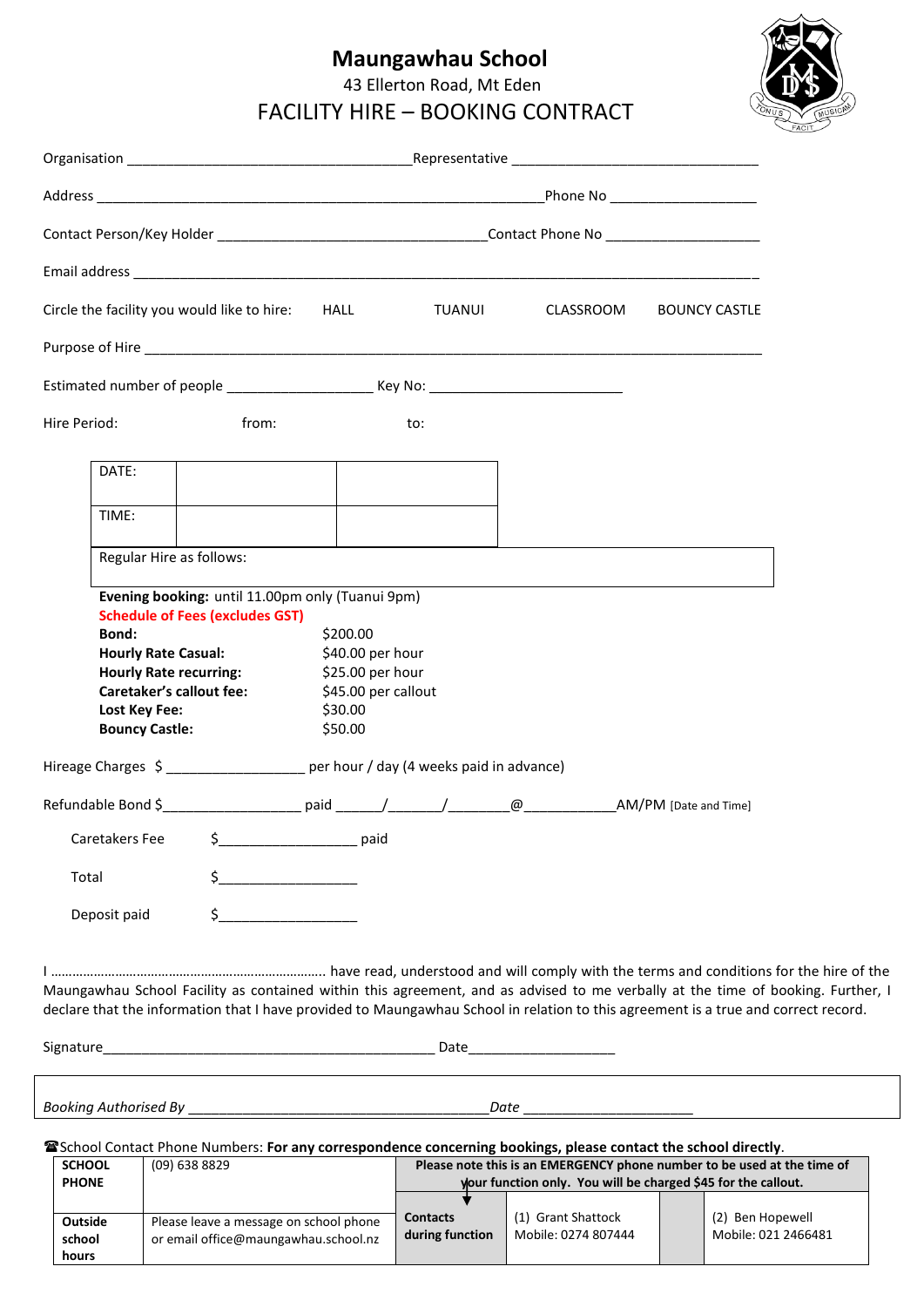## **TERMS OF USAGE**

## **Hall & Classroom Security:**

The contact person/key holder is responsible for ensuring the hall is fully secure after hall and classroom use. All windows and doors locked and electrical equipment turned off.

#### **Tuanui Security:**

The contact person/key holder is responsible for ensuring that all gates are locked using the chain and padlocks and is fully secure after hall use. All lights and electrical equipment turned off.

#### **Alarms**

The contact person/key holder is responsible for ensuring the alarm is correctly used and reset. For any costs incurred by hirer activity, the claim is to be met by the hirer. False alarms caused by hirer will be charged at \$80 for Alarm Control and \$1500 (estimated) for the Fire Engine.

#### **Car Parking**

Parking is permitted only on sealed areas.

## **Decorations**

Nails, drawing pins, staples, sticky tape, blu-tack and other fastening methods that may damage any surface must **not** be used.

## **Tuanui**

No wheels (e.g. scooters, skateboards, bikes etc.), fireworks, smoking and dogs. If you need to use chairs or tables these must be placed on top of tarpaulins or mats provided by the hirer. The netball goals must not be moved and the bases not stood on. Care when kicking balls and keep away from the roof lights.

#### **Noise**

- Consideration must be shown for the neighbours
- Excessive noise and/or loud music will not be tolerated.
- Complaints from two or more residents shall deem the noise to be excessive.

## **Cleaning**

The hall, classroom, hall kitchen, toilets and adjacent grounds must be cleaned after use to return these areas to their original clean state. Brooms, mops and buckets are provided in the hall for this purpose.

## **Rubbish**

The hirer must provide their own rubbish bags and all rubbish must be removed from the school grounds.

## **Hall & Classroom Furniture**

All hall furniture and fittings must be left clean and returned to their pre-hire positions. Seats, tables and equipment must not be dragged across the floors, but be lifted to prevent marking the floor.

## **Lighting**

Only standard lighting and power point capacity is provided. The hirer must not overload, or otherwise use, the lighting or power supply for any purpose other than that for which it is designed. If you do use the additional lights and PA System then you must have a tutorial from our IT Manager and you will be responsible for the cost if either of these are damaged and need to be repaired or replaced.

## **Piano**

The hall piano must not be used unless authorised.

## **Alcohol and Smoking**

No alcohol shall be consumed within the precincts of Maungawhau School. Smoking within the buildings and within the school grounds is strictly prohibited.

## **Food**

Cooking is only to be carried out in the designated kitchen area. The lighting of any fire within the school hall or school grounds is strictly prohibited.